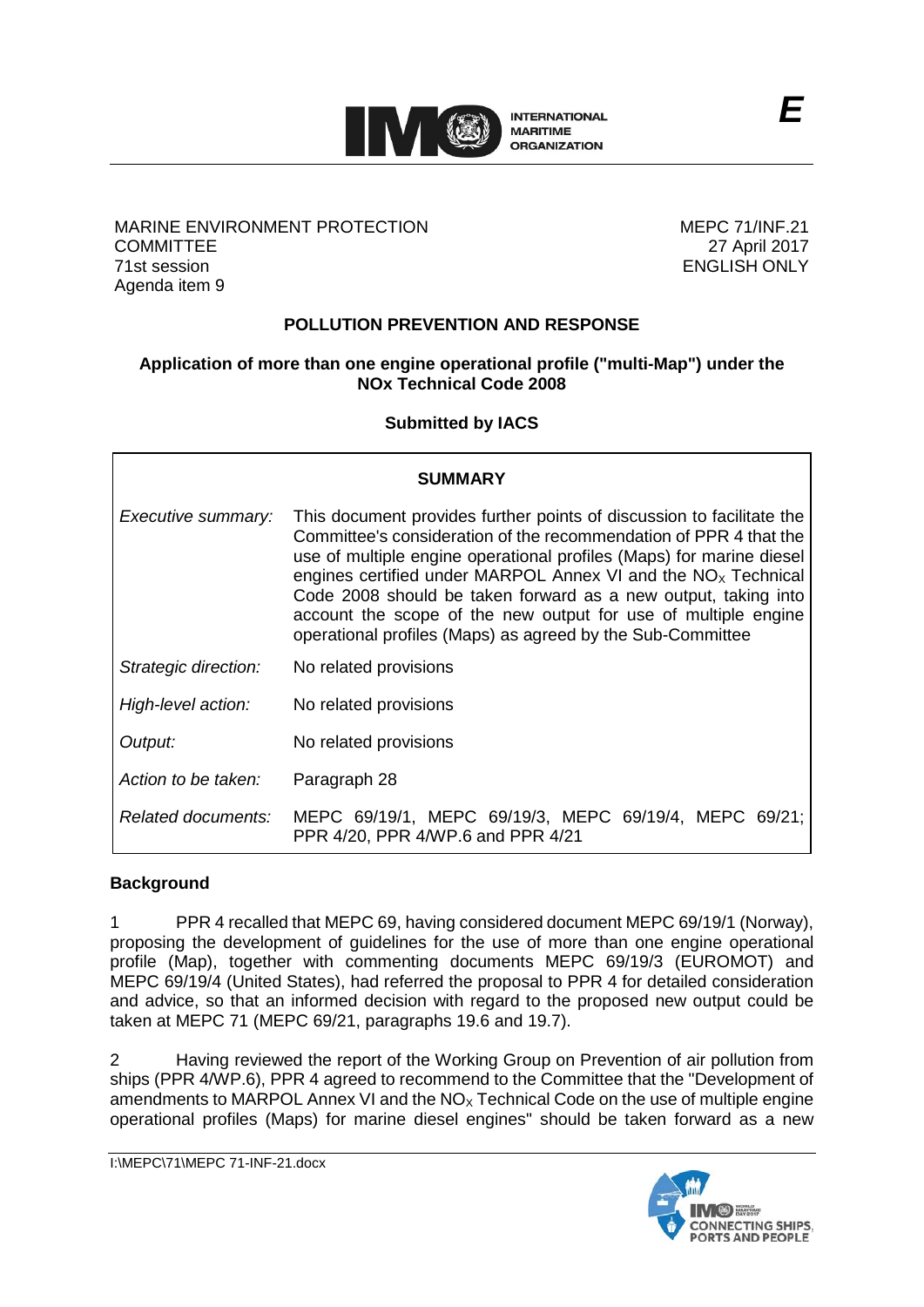output. PPR 4 noted that the working group, following consideration, had agreed to the following draft definition for "Engine Operational Profile (Map)" for the purposes of the  $NO<sub>X</sub>$ Technical Code 2008 (NTC 2008) (PPR 4/21, paragraphs 20.12 and 20.13):

"The emission performance resulting from the application of a particular set of  $NO_{\chi}$ influencing settings as a function principally of engine speed and load as applied by an electronic engine management system. Those settings may relate to, but are not limited to, fuel injection, charge air/exhaust valve operation and charge air or exhaust bypass/wastegate controls. Variation from settings is only allowed using approved auxiliary control devices as defined in regulation 2.4 of MARPOL Annex VI."

It is recalled that an "auxiliary control device", according to regulation 2.4 of MARPOL Annex VI, is defined as follows:

"Auxiliary control device means a system, function, or control strategy installed on a marine diesel engine that is used to protect the engine and/or its ancillary equipment against operating conditions that could result in damage or failure, or that is used to facilitate the starting of the engine. An auxiliary control device may also be a strategy or measure that has been satisfactorily demonstrated not to be a defeat device."

3 PPR 4 also agreed that further consideration of this issue should take into account the following scope of the new output for use of multiple engine operational profiles (Maps):

"Consider whether multiple engine operational profiles (Maps) should be allowed, and if so, what regulatory controls should be applied, noting that these may also need to include amendments to MARPOL Annex VI and the NOx Technical Code 2008, and if not allowed, then what amendments would be necessary to MARPOL Annex VI and the  $NO<sub>x</sub>$  Technical Code to explicitly prohibit multiple engine operational profiles (Maps)."

4 The working group at PPR 4 further agreed that further consideration of this issue should take into account questions on switching, and the frequency of switching, of Maps (PPR 4/WP.6, paragraph 35).

5 Finally, IACS considers it is important to recall that the working group at PPR 4 noted that, with regard to allowing multiple Maps to be utilized by marine diesel engines, it was recognized that the use of multiple Maps "should not be associated with allowing non-compliance with the provisions of regulation 13 of MARPOL Annex VI and the  $NO<sub>x</sub>$ Technical Code" (PPR 4/WP.6, paragraph 35).

### **Discussion**

6 In light of the above background information, IACS is of the view that the use of multiple engine operational profiles (Maps) for marine diesel engines should be further discussed by the Organization and offers the following points of discussion in support of the need for clarifications in the application of regulation 13 of MARPOL Annex VI and the NTC 2008.

### **Definitions of** *engine operational profile (Map)*

7 To be more precise in terms of clarifying that it represents a "set of  $NO<sub>X</sub>$  influencing settings", IACS believes that the draft definition of an Engine Operational Profile (Map) as developed by PPR4 could be improved as follows (additions/deletions):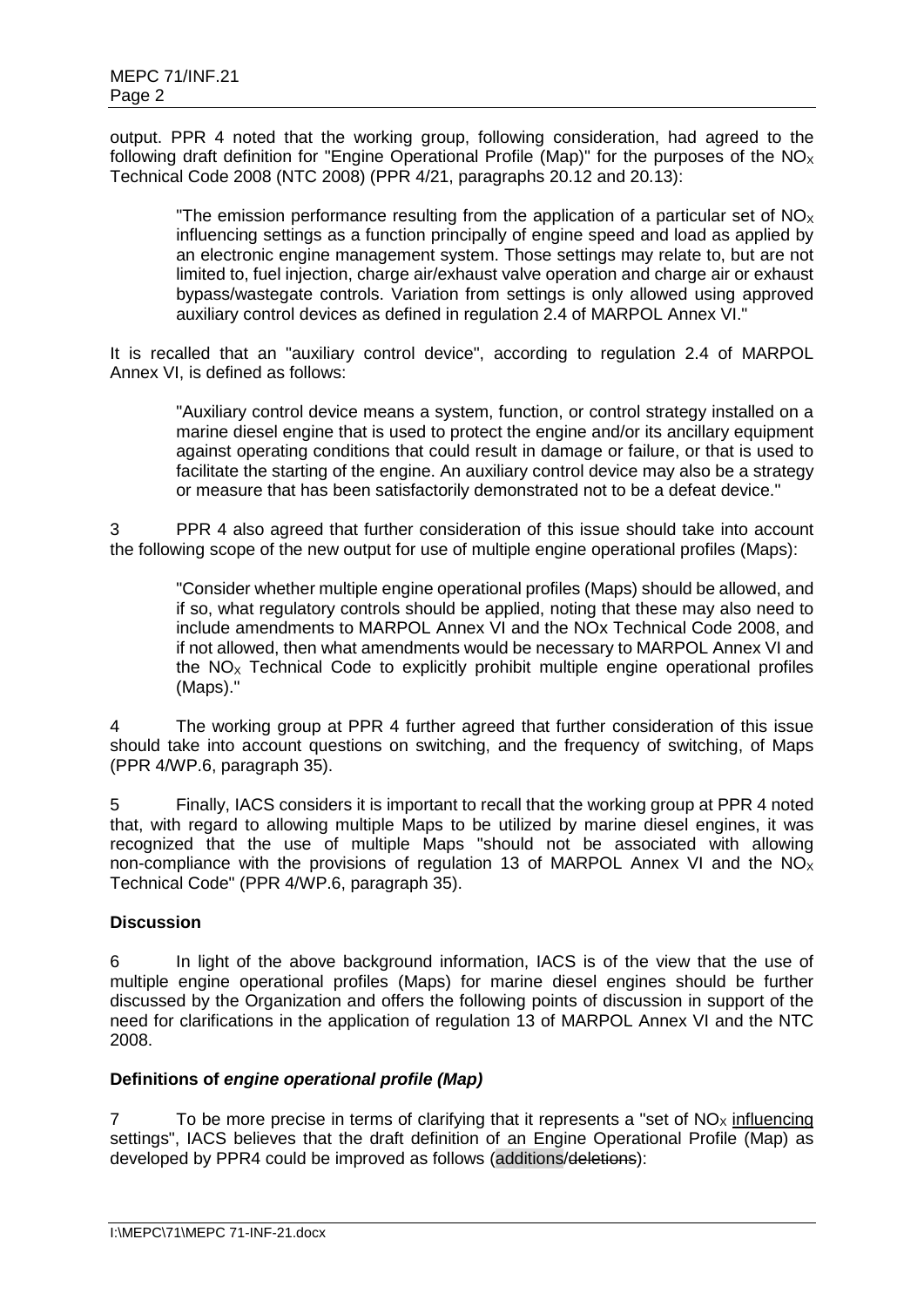"Engine Operational Profile (Map)" for the purposes of the  $NO<sub>x</sub>$  Technical Code 2008 is The emission performance resulting from the application of a particular set of  $NO<sub>X</sub>$ influencing settings as a function principally of engine speed and load as applied by an electronic engine management system. Those settings may relate to, but are not limited to, fuel injection, charge air/exhaust valve operation and charge air or exhaust bypass/wastegate and SCR bypass controls. Variation from settings is only allowed using approved auxiliary control devices as defined in regulation 2.4 of MARPOL Annex VI."

### *Engine NOX certification in accordance with the NTC 2008*

8 The engine group concept is a fundamental feature of the NTC 2008. This allows options on  $NO<sub>x</sub>$  critical components and settings/operating values, provided that any of the combinations in which those options would be used, as stipulated in the technical file, do not result in a  $NO<sub>x</sub>$  emission value which exceeds the limit value. The selected parent engine being the engine with the particular given combination of options which results in the highest  $NO<sub>x</sub>$ emission value.

9 Hence, to take the "Map Sea/Map Harbour" example as given in figure 1 of document MEPC 69/19/1, it would be in accordance with the NTC 2008 for there to be, for example, particular "At Sea" and "At Harbour" fuel injection nozzles. This could be equally applied to a number of other  $NO<sub>x</sub>$  critical components and settings.

10 Paragraph 4.3.6 of the NTC 2008 states:

4.3.6 The Engine Family concept does allow minor adjustments to the engines through **adjustable features**. Marine diesel engines equipped with adjustable features must comply with all requirements for any adjustment within the physically available range.

IACS suggests that multiple Maps might be interpreted as an "adjustable feature".

11 Where the parameter check method is used as the  $NO<sub>x</sub>$  on-board verification procedure, then each change of any  $NO<sub>x</sub>$  critical component or setting, as identified in the engine's approved technical file, is to be entered into the record book of engine parameters. This would apply equally to electronic Maps as it does for the more typical mechanical components such as fuel injection nozzles.

### *Electronic fuel injection control*

12 With the application of electronically controlled fuel injection systems, engine designers have been significantly freed from the physical constraints imposed by a mechanical system whereby the profile of the fuel cam and the profile of the fuel pump control edges defined performance. Electronic control potentially allows selection of both the starting and duration/end of injection together with rail pressure control and furthermore can be combined with injector switching and inlet/exhaust valve timing and other controls.

13 Consequently, for a given engine frame and running gear, quite different performance characteristics can be obtained with multi-Map; those performance characteristics may include, but not limited to, specific fuel oil consumption and  $CO<sub>2</sub>$  emissions,  $NO<sub>X</sub>$  emissions or visible smoke. A further driver would be where selective catalytic reduction (SCR) control is fitted and there is the need to maintain the required exhaust gas minimum temperature at SCR inlet.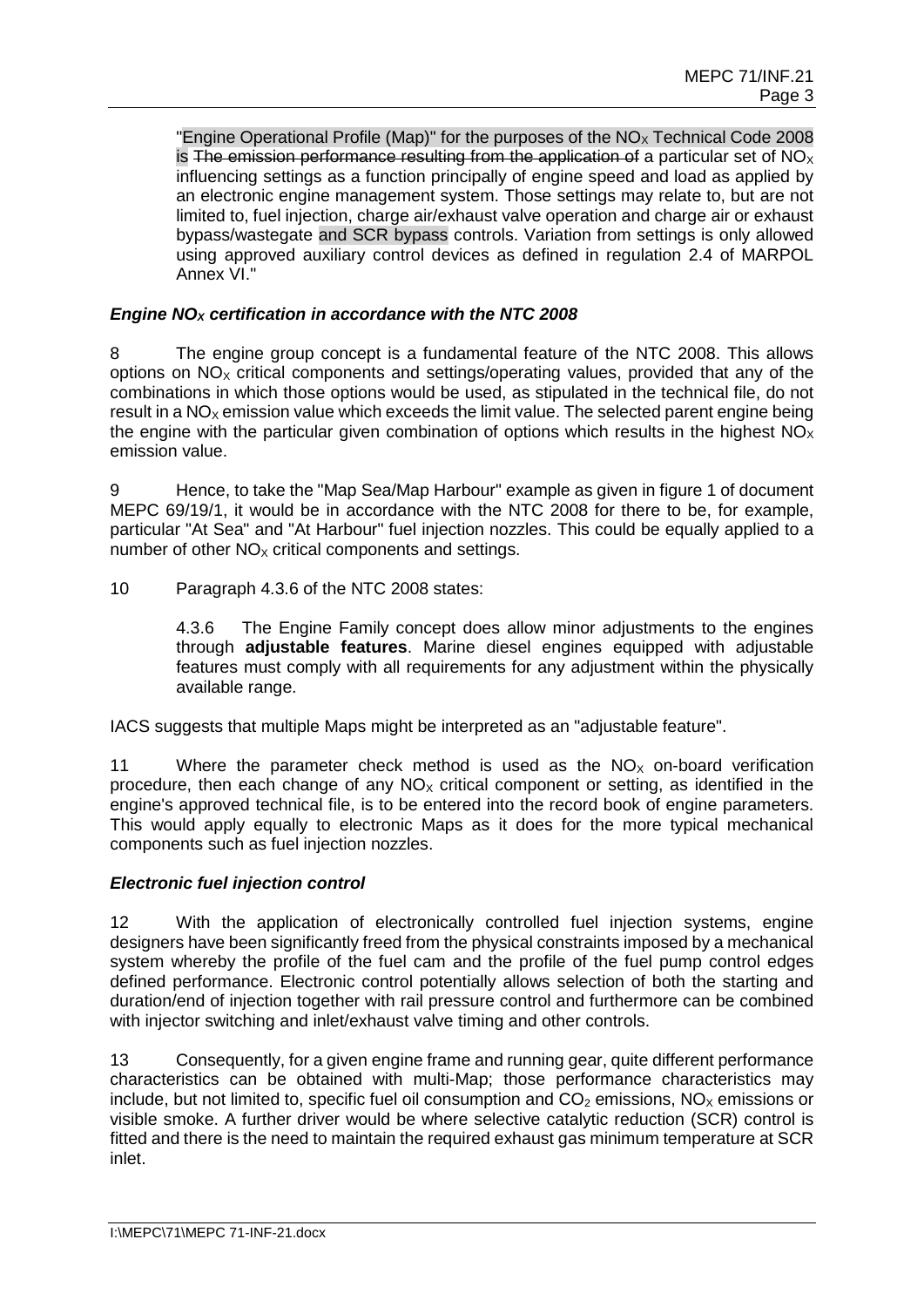14 The key point with electronic control is that unlike with a mechanical system, performance, however defined, at one load point is not necessarily constrained by the performance at adjacent (higher and lower) load points. For example – for a conventional, mechanically controlled, constant speed generator driving engine, if the "performance" is known at, say 84% and 86% loads then the performance at 85% load could be confidently predicted in the absence of any discontinuous control arrangements such as variable injection timing. That is not automatically the case with electronically controlled engines where very different injection and valve control settings could be applied between adjacent load points. If the consequence of this approach is to significantly increase the emissions between test points, IACS understands this may well be considered as an "Irrational emission control strategy" (as defined in regulation 2.13 of MARPOL Annex VI):

"13 Irrational emission control strategy means any strategy or measure that, when the ship is operated under normal conditions of use, reduces the effectiveness of an emission control system to a level below that expected on the applicable emission test procedures."

15 For engines with electronic fuel injection control certified in accordance with the NTC 2008, the applied Map is a set of  $NO<sub>x</sub>$  critical settings covering injection timing, injection time/period and fuel rail pressure. The typical requirement is that the Map data are to be capable of being displayed and recorded with specified codes or/and identification numbers in order that it can be verified at surveys and PSC inspections. While the engine builder commits not to alter that Map without approval of the recognized organization (RO), the RO typically holds no detailed information as to the actual content of the Map itself as applied other than the observed engine performance at the test cycle(s) mode points.

### *Application of a multi-Map*

16 Given the flexibility provided by electronic fuel injection control it can be seen that there would be demands for more than one Map option to be supplied in those instances where it is envisaged that an engine will not operate according to a single operating mode. Each Map being optimised for operation focused at a particular operating mode. Hence the concept of the "multi-Map".

17 There are a wide range of instances where a multi-Map may be appropriately discussed:

- .1 engines with SCR a Map with SCR in operation, a Map with SCR shut-down;
- .2 engines with other post-combustion treatment devices a Map with device in operation, a Map with device shut down;
- .3 engines operated inside/outside  $ECA-SO<sub>x</sub> a$  Map on distillate fuel oil, a Map on residual fuel oil (on the basis of using different fuel types inside and outside ECA-SO<sub>x</sub>):
- .4 engines operated on emulsified fuel (or other water adding systems) a Map with system in operation, a Map with system not in operation:
- .5 main engines a Map on loaded passage, a Map on ballast passage;
- .6 tugs a Map for towing, a Map for free running;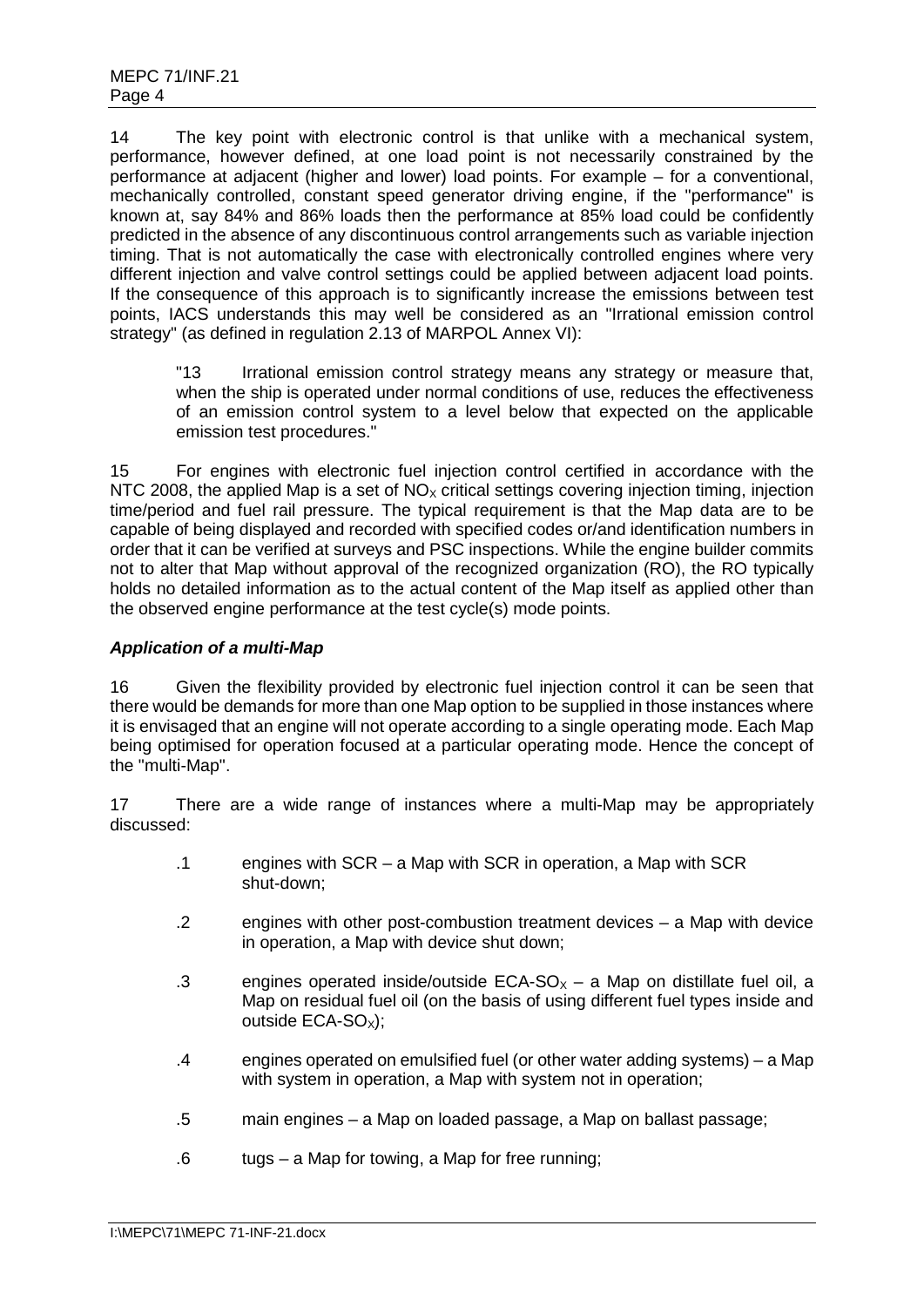- .7 ro-ro passenger ship main engines a Map on day passage (fast), a Map on night passage (slow); and
- $.8$  low NO<sub>X</sub> emission mode when a ship is calling at port to reduce port fees.

The above Maps are some of the possible examples. Combinations of Maps of the above examples are also possible.

18 In cases paragraphs 17.1 to 17.6 and 17.8, there is a specific "outside" factor which governs which of the two Maps is to be applied; whereas in paragraph 17.7 it is the intended engine loading that is the deciding factor and the engine in service will operate over a portion of the range of each Map. Where there is more than one Map option the change from one Map to another may be initiated by an outside action – such as starting up/shutting down the SCR – or it could be automatic.

# *Specific considerations related to multi-Maps under the NTC 2008*

19 As highlighted in the previous section, multiple "Maps" may be applied for a variety of operating reasons based on the understanding that the situation is in principle no different from any other  $NO<sub>x</sub>$  critical option as provided for in the NTC 2008 – in all cases each combination of options is to result in cycle with a weighted  $NO<sub>x</sub>$  emission value that does not exceed the relevant limit value.

20 Consequently, in proposing an engine group incorporating a multi-Map the applicant would be required to produce emission test reports that give the emission performance for each Map over the whole of the test cycle(s) for which the engine is to be certified. That Map, in combination with any other relevant  $NO<sub>x</sub>$  critical component or setting options, that results in the highest  $NO<sub>x</sub>$  emission value would be selected as the set-up to be used for the parent engine emission testing.

21 An issue in the case of different Map options is the number of options which could be available and the ease with which they can be changed. This is in contrast to the given example in paragraph 9 of different fuel nozzle options – in order to change from one type to the other clearly the engine has to be stopped, all injector units disconnected and removed and the other nozzle option fitted. The stopping of the engine and the significant time and effort expended to make that change, therefore naturally restricts both the number of available options that would be offered by the engine builder and the frequency of their application by the user.

# *NOx emission limits under the NTC 2008*

22 The core point of document MEPC 69/19/4 was that a multi-Map increases  $NO<sub>x</sub>$ emissions when the engine operates in higher  $NO_x$  emission Maps through Map shifts on different load points.

23 In the discussion on multi-Maps the principle remains that each "Map" must result in an emission value which does not exceed the limit value. Additionally, in respect of Tier III  $NO_x$ certification, the individual mode point values are not to exceed the overall emission limit value by more than 50% (except some low load points specified in paragraph 3.1.4 of the NTC 2008).

24 There is no MARPOL Annex VI or NTC 2008 requirement that the emission rate at a particular load is not above the applicable  $NO<sub>x</sub>$  emission limit value; and since the engine's value is a weighted average, there may be values which are above, as well as below, that determined value. On this basis, it is understood that individual mode point values can be above the limit value and the engine will remain "compliant"; the only restriction being the degree of that exceedance for Tier III  $NO<sub>x</sub>$  engines.